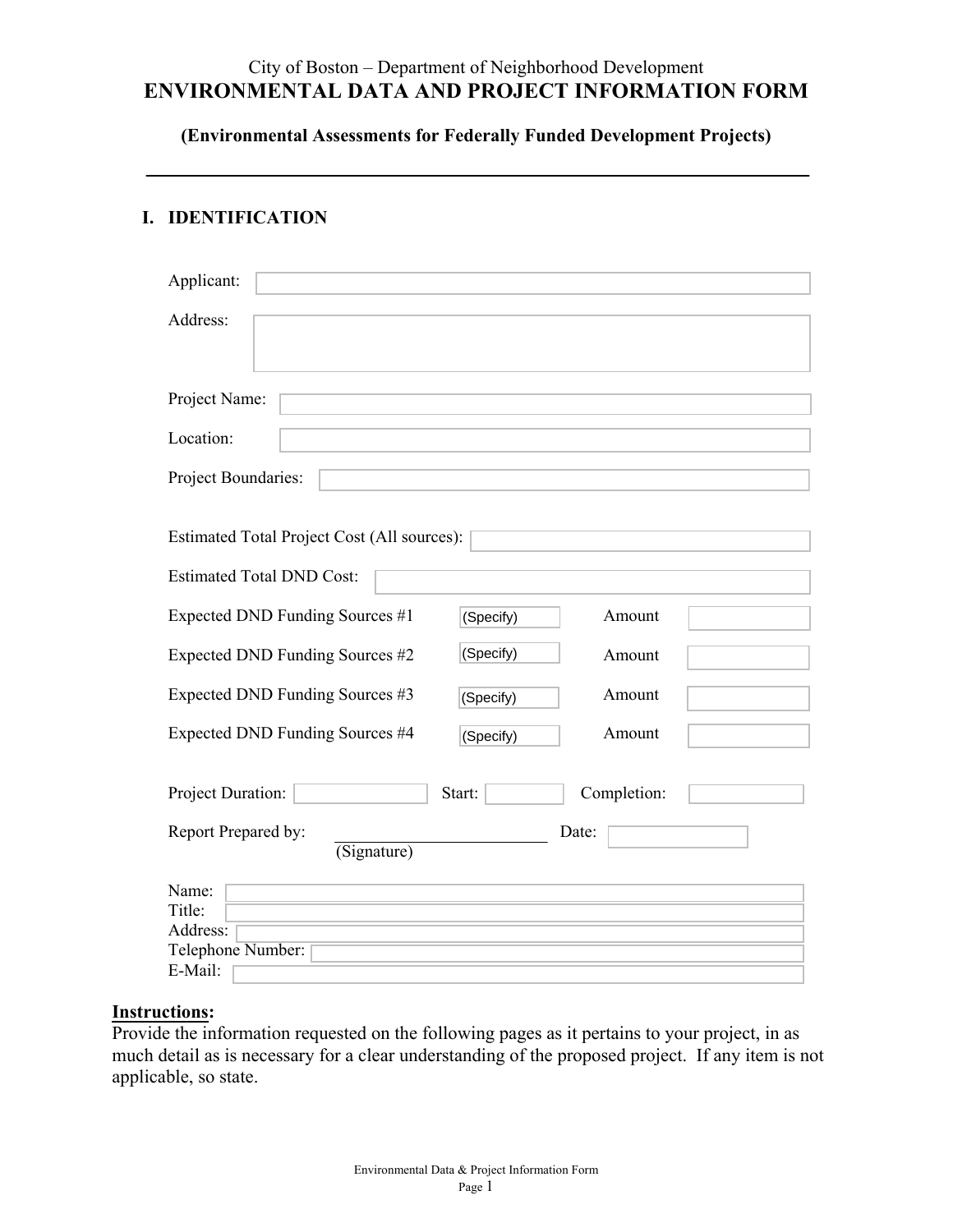#### **II. PROJECT DESCRIPTION**

Describe briefly, but in as much detail as is necessary, the proposed project. Identify and describe all component of the project and all actions necessary to complete the project. Identify applicable, size or scale of project, number of housing units, square footage of components, design, use, type of facilities to be included, and other descriptive features. Give total area of project site (sq. ft. or acres).

#### **III. PROJECT AREA DESCRIPTION**

Describe the characteristics of the project area (project site and immediate environs) and the neighborhood in which the project is to be located, in terms of land use, development and general physical characteristics and conditions. Estimate area of project site, which is developed (describe), vacant and unutilized, or open space (describe). Identify both positive and negative aspects of the existing environment of the project site and area.

## **IV. MAPS AND PLANS**

- Provide maps showing location of the project within the City of Boston and the project neighborhood.
- Provide a plan of the site and immediate environs, showing existing conditions, building streets, etc., identify current uses and any important or special man-made or natural features.
- Provide a site plan of the proposed development.
- Provide drawings or elevations of the proposed development, if available.
- Provide photographs of the project site.

### **V. PROJECT IMPACTS**

Provide relevant information and documentation on the following applicable categories as to the anticipated impacts, both beneficial and adverse as a result of the proposed project:

- Conformance with Comprehensive Plans and Zoning
- Compatibility and Urban impact
- Slope
- Erosion
- Soil Suitability
- Hazards and Nuisances, including site safety
- Energy Consumption
- Effect of Ambient Noise on Project and Contribution to Community Noise Level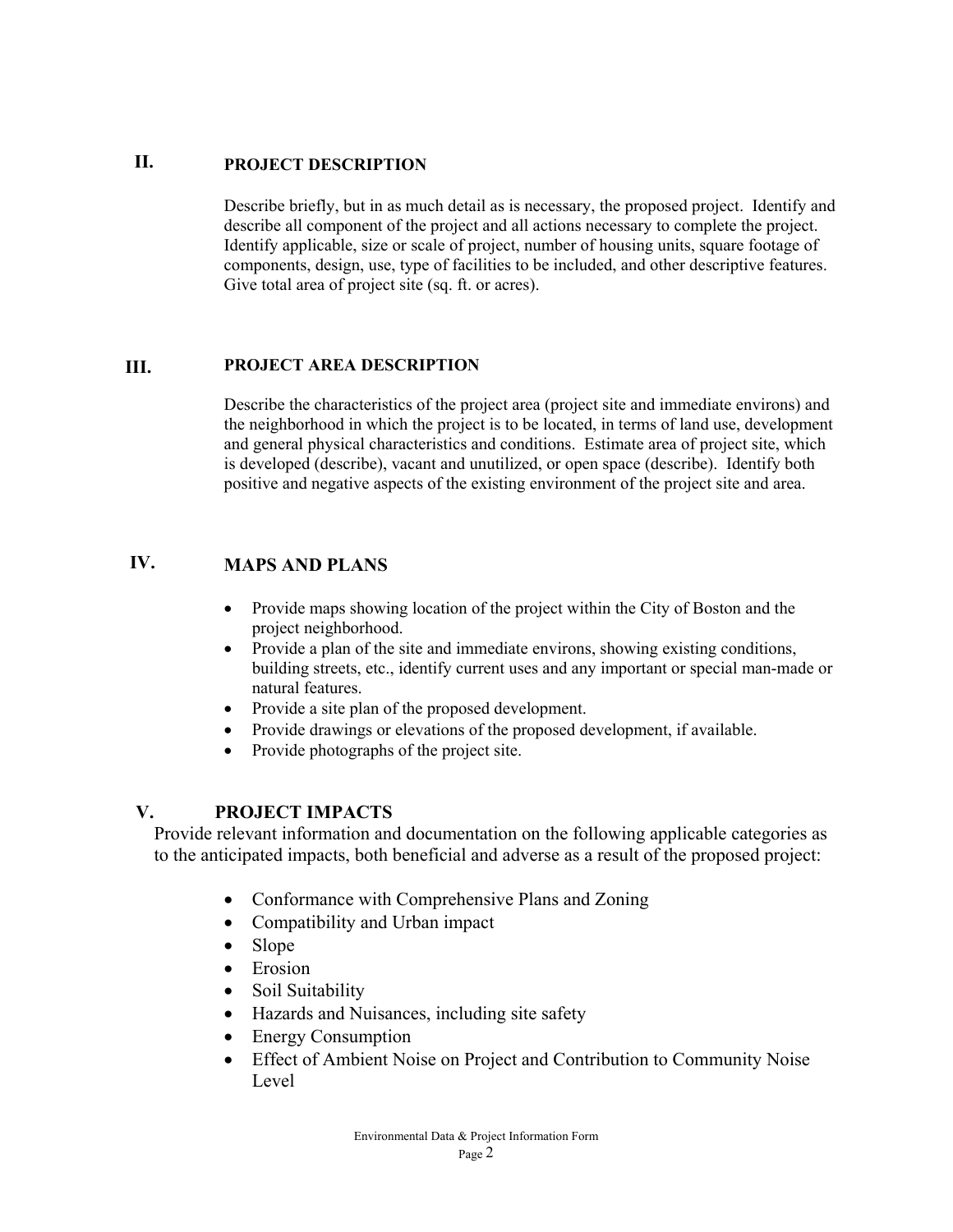- Effects of Ambient Air Quality on Project and Contribution to Community Pollution Levels
- Visual Quality Coherence, Diversity, Compatible Use, and Scale
- Historic, Cultural, and Archeological Resources
- Demographic/Character Changes
- Displacement
- Employment and Income Patterns
- Educational Facilities
- Commercial Facilities
- Health Care
- Social Services
- Solid Waste
- Waste Water
- Storm Water
- Water Supply
- Public Safety: Police
- Public Safety: Fire Protection
- Public Safety: Emergency Medical
- Open Space
- Recreation
- Cultural Facilities
- Transportation
- Water Resources
- Surface Water
- Floodplains
- Wetlands
- Coastal Zone
- Unique Natural Features and Agricultural Lands
- Vegetation and Wildlife

# **VI. ALTERNATIVES TO THE PROPOSED PROJECT**

Describe alternatives to the proposed project, which were or could be considered and indicate reasons for their rejection. Alternatives could include alternative locations or sites for the project and alternative sizes and designs for the project. Describe both positive and negative aspects of the alternative. Indicate whether there are any possible alternatives to the proposed project, which would eliminate or minimize any environmental impact or enhance environmental quality. Describe the positive and negative effects of not implementing the proposed project.

#### **VII. MODIFICATIONS TO PROPOSED PROJECT**

Describe any ways in which the proposed project could be modified in order to enhance environmental quality or to eliminate or reduce potential adverse environmental impacts. Describe both positive and negative aspects of any such modifications.